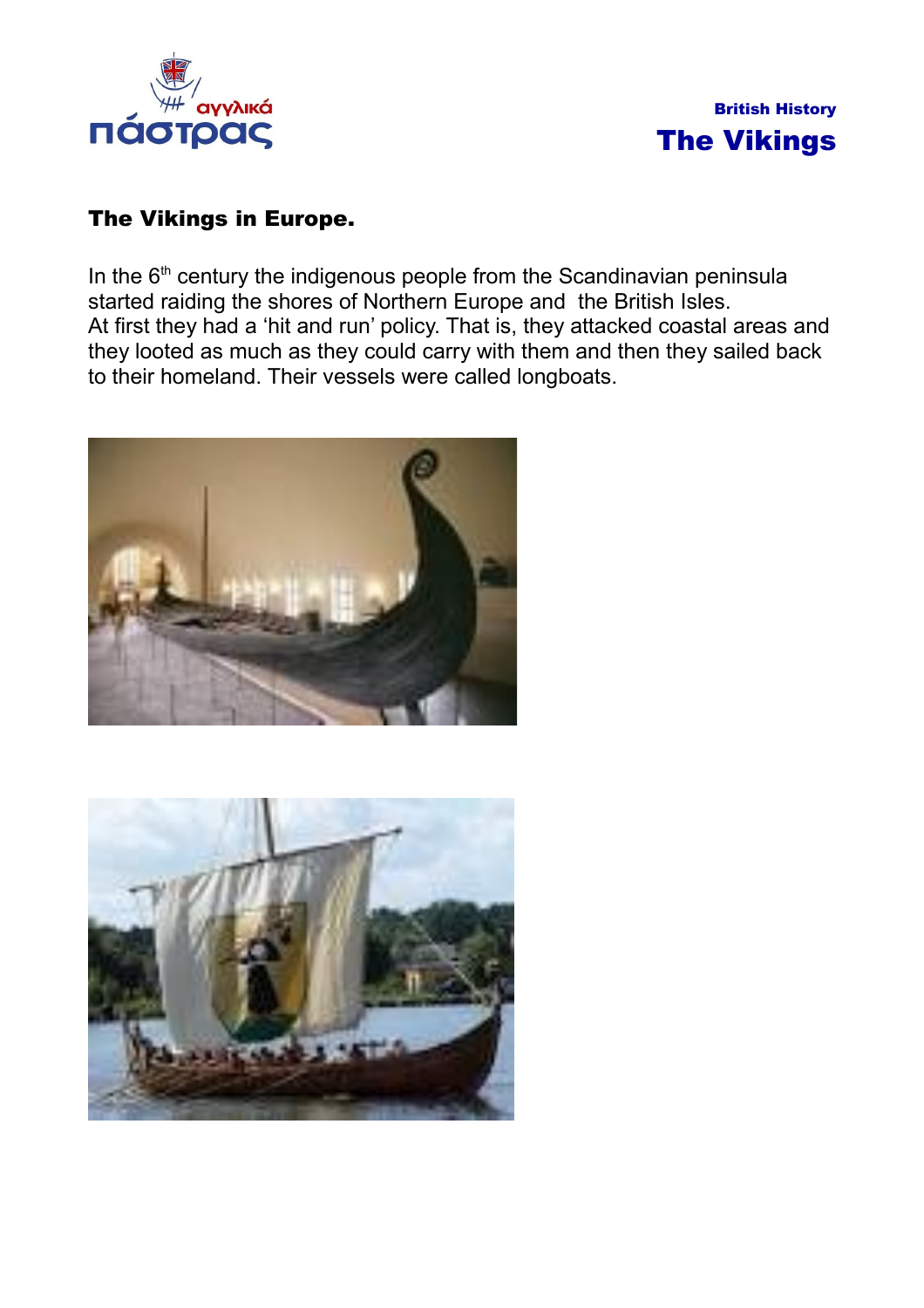



Gradually, however, they started establishing permanent settlements first in Northern Europe and then on the British Isles. Some intrepid Vikings sailed as far as the Mediterranean and established a very successful kingdom in Sicily. The Vikings that settled in Denmark were called Danes. The Vikings that settled in Northern France were called Normans (the people from the North).

The Vikings were fiercesome warriors. They succeeded in defeating many better organized armies in Europe and imposed themselves on the land.



What is incredibly noteworthy about these people is their adaptability. Despite imposing themselves with violence over the pre-existing populations they quickly adopted to the norms and customs of their new home and abandoned any sense of distinct national identity.

This is the reason why the Vikings that settled in different areas do not feel any affinity with their former compatriots that may have settled in other areas. The Normans, for instance, adopted the French language in less than three generations time and they eagerly converted to Christianity. They became so fervent Christians that they were among the pioneering leaders of the crusades.